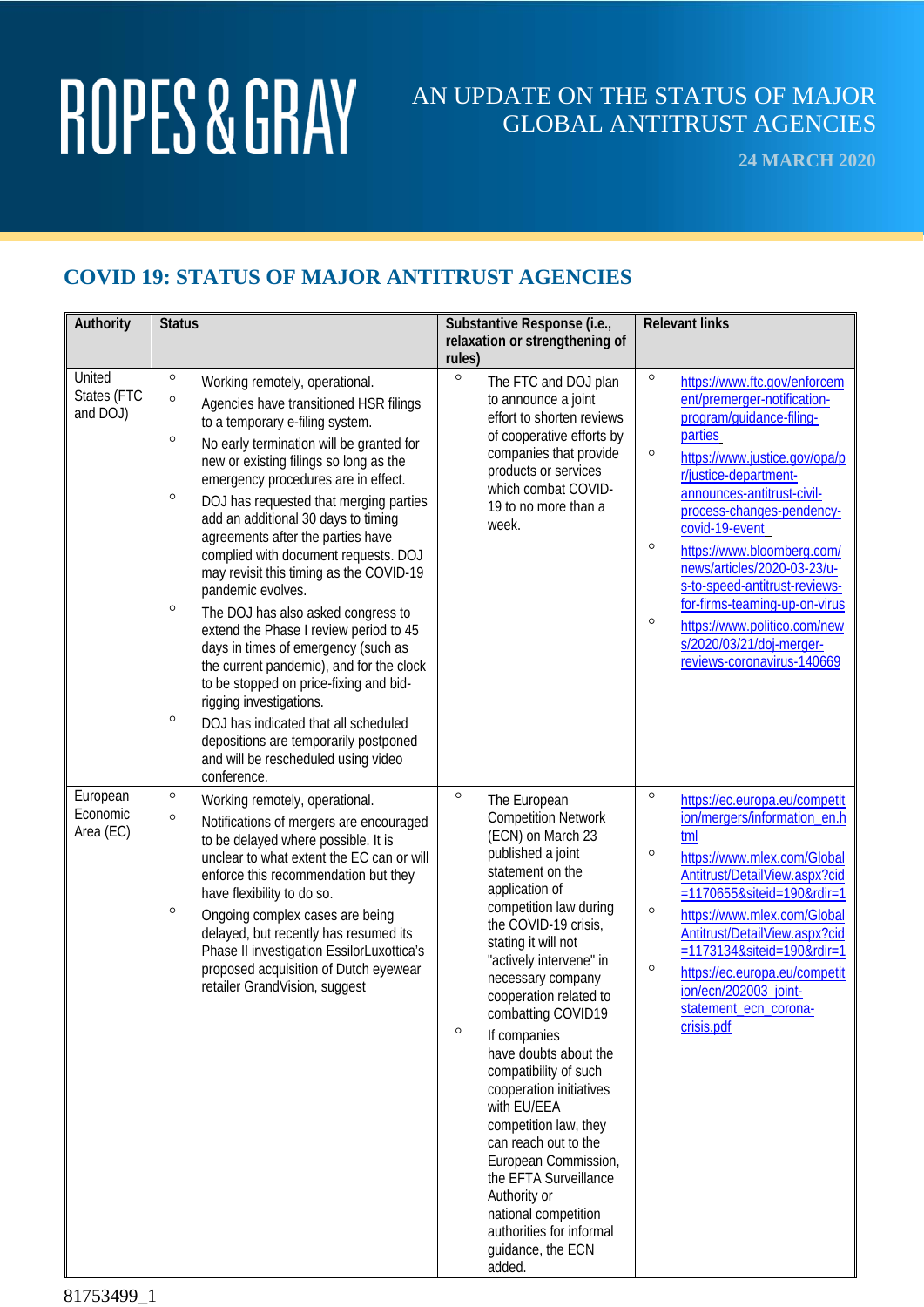### AN UPDATE ON THE STATUS OF MAJOR GLOBAL ANTITRUST AGENCIES

**24 MARCH 2020**

| Authority           | <b>Status</b>                                                                                                                                                                                                                                                                                                                                                                                                                                                                                                                                                                                                                                                                                                                                                                                                                                                                                                                                                                                                                                                                                                                                                                                                                                                                                                                                                                                                                                                                                                                                                | Substantive Response (i.e.,                                                                                                                                                                                                                                                                                                                                                                                                                            | <b>Relevant links</b>                                                                                                                                                                                                                                                                                                                                                                                                                                                                                                                                                                        |
|---------------------|--------------------------------------------------------------------------------------------------------------------------------------------------------------------------------------------------------------------------------------------------------------------------------------------------------------------------------------------------------------------------------------------------------------------------------------------------------------------------------------------------------------------------------------------------------------------------------------------------------------------------------------------------------------------------------------------------------------------------------------------------------------------------------------------------------------------------------------------------------------------------------------------------------------------------------------------------------------------------------------------------------------------------------------------------------------------------------------------------------------------------------------------------------------------------------------------------------------------------------------------------------------------------------------------------------------------------------------------------------------------------------------------------------------------------------------------------------------------------------------------------------------------------------------------------------------|--------------------------------------------------------------------------------------------------------------------------------------------------------------------------------------------------------------------------------------------------------------------------------------------------------------------------------------------------------------------------------------------------------------------------------------------------------|----------------------------------------------------------------------------------------------------------------------------------------------------------------------------------------------------------------------------------------------------------------------------------------------------------------------------------------------------------------------------------------------------------------------------------------------------------------------------------------------------------------------------------------------------------------------------------------------|
|                     |                                                                                                                                                                                                                                                                                                                                                                                                                                                                                                                                                                                                                                                                                                                                                                                                                                                                                                                                                                                                                                                                                                                                                                                                                                                                                                                                                                                                                                                                                                                                                              | relaxation or strengthening of<br>rules)                                                                                                                                                                                                                                                                                                                                                                                                               |                                                                                                                                                                                                                                                                                                                                                                                                                                                                                                                                                                                              |
| UK (CMA<br>and CAT) | $\circ$<br>CMA:<br>$\circ$<br>Working remotely, operational.<br>$\circ$<br>CMA is committed to maintaining all<br>applicable deadlines for ongoing<br>cases, but has stated "at the same<br>time, it will continue to monitor<br>timetables including, as permitted,<br>extending statutory timeframes<br>where necessary."<br>$\circ$<br>On March 24, the CMA indicated<br>that companies with yet-to-be-<br>closed mergers are being told to<br>hold off on formally filing<br>notifications of their deals by the<br>UK's competition regulator in light of<br>the Covid-19 crisis<br>$\circ$<br>New notifications are delayed (but<br>no formal policy)<br>$\circ$<br>The CMA has launched a taskforce<br>to tackle negative impacts within its<br>remit of the COVID-19 pandemic.<br>Will scrutinize market developments<br>to identify harmful sales and pricing<br>practices as they emerge.<br>$\circ$<br>CAT:<br>$\circ$<br>Operational, but delayed.<br>$\circ$<br>Antitrust cases at the Competition<br>Appeal Tribunal may be "disrupted<br>or lengthened" due to the COVID-19<br>outbreak, with any hearings listed<br>by the court subject to confirmation<br>nearer to the time. The CAT said it<br>will consider holding procedural<br>hearings by remote video and audio<br>and said filings to the court should<br>be made electronically. It remains<br>open for now and told parties it was<br>not granting a general extension to<br>proceedings but would consider<br>specific requests, which should be<br>made as early as possible. | $\circ$<br>The CMA issued an open<br>letter to the<br>pharmaceutical and food<br>and drink industries<br>warning firms that they<br>should not capitalize on<br>the current situation by<br>charging unjustifiably high<br>prices for essential goods<br>or making misleading<br>claims around their<br>efficacy. This suggests<br>scrutiny/enforcement<br>action may be heightened<br>for these sectors.<br>$\circ$<br>Note also ECN letter<br>above. | $\circ$<br>https://www.gov.uk/governm<br>ent/news/covid-19-cma-<br>working-arrangements<br>$\circ$<br>COVID-19: CMA open letter<br>to pharmaceutical and food<br>and drink industries.<br>$\circ$<br>https://www.gov.uk/governm<br>ent/news/cma-launches-<br>covid-19-<br>taskforce?utm_source=99a4<br>cddc-813a-43ed-989c-<br>b5072e864fdc&utm_medium<br>=email&utm_campaign=govu<br>k-<br>notifications&utm_content=i<br>mmediate<br>$\circ$<br>https://www.catribunal.org.uk<br>/about/announcements/practi<br>ce-direction-relating-covid-<br>19-filing-and-hearing-<br>arrangements-fri |
| Germany<br>(FCO)    | $\circ$<br>Working remotely, operational.<br>$\circ$<br>No delays to statutory deadlines.<br>$\circ$<br>It will be decided on a case-by-case basis<br>whether hearings of the federal public<br>procurement tribunals are to take place.                                                                                                                                                                                                                                                                                                                                                                                                                                                                                                                                                                                                                                                                                                                                                                                                                                                                                                                                                                                                                                                                                                                                                                                                                                                                                                                     | $\circ$<br>The German government<br>and FCO are ready to<br>temporarily adapt some<br>competition restrictions to<br>avoid potential food<br>shortages, without<br>changing any laws.<br>$\circ$<br>Note also ECN letter<br>above.                                                                                                                                                                                                                     | $\circ$<br>https://www.bundeskartellam<br>t.de/SharedDocs/Meldung/E<br>N/AktuelleMeldungen/2020/1<br>7_03_2020_Communication<br>Bundeskartellamt.html?nn=<br>4136442<br>$\circ$<br>https://www.mlex.com/Global<br>Antitrust/DetailView.aspx?cid<br>=1172429&siteid=190&rdir=1                                                                                                                                                                                                                                                                                                                |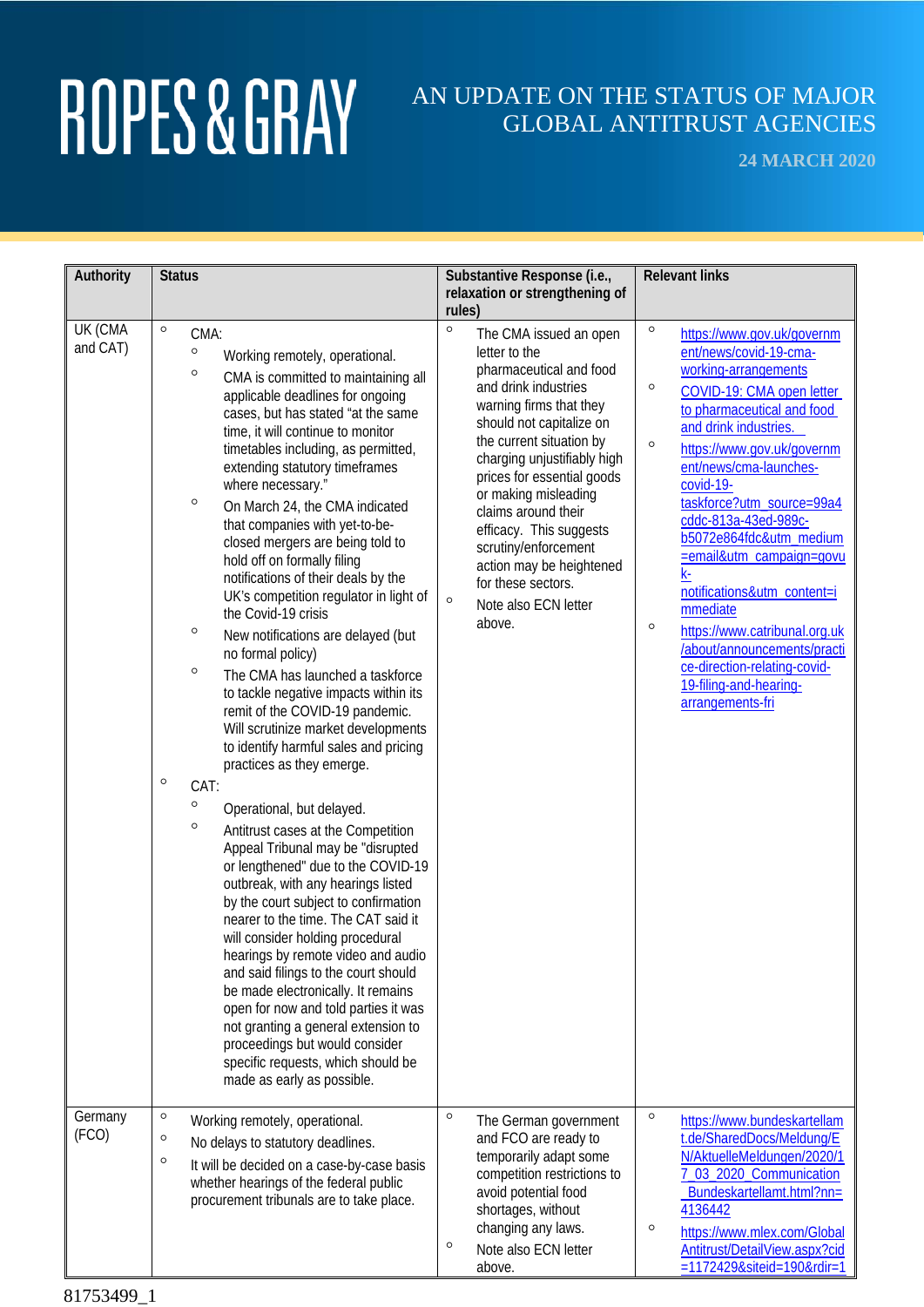### AN UPDATE ON THE STATUS OF MAJOR GLOBAL ANTITRUST AGENCIES

**24 MARCH 2020**

| Authority                | <b>Status</b>                                                                                                                                                                                                                                                                                                                                                                                        | Substantive Response (i.e.,                       | <b>Relevant links</b>                                                                                                                                                                                                                                                                 |
|--------------------------|------------------------------------------------------------------------------------------------------------------------------------------------------------------------------------------------------------------------------------------------------------------------------------------------------------------------------------------------------------------------------------------------------|---------------------------------------------------|---------------------------------------------------------------------------------------------------------------------------------------------------------------------------------------------------------------------------------------------------------------------------------------|
|                          |                                                                                                                                                                                                                                                                                                                                                                                                      | relaxation or strengthening of<br>rules)          |                                                                                                                                                                                                                                                                                       |
| France<br>(ADLC)         | $\circ$<br>Working remotely, operational.<br>$\circ$<br>The FCA has asked companies to delay<br>their non-urgent merger plans as it "won't<br>be able to guarantee the usual deadlines"<br>due to the measures taken to deal with<br>the coronavirus pandemic. "The mergers<br>already notified and the ones to be<br>notified in the coming weeks may see<br>their usual processing time delayed."  | N/A (except as above regarding<br>the ECN letter) | $\circ$<br>https://www.autoritedelaconc<br>urrence.fr/en/article/adaptatio<br>n-merger-control-<br>procedures-due-coronavirus-<br>covid-19                                                                                                                                            |
| Austria<br>(FCA)         | $\circ$<br>Working remotely, operational.<br>$\circ$<br>No delays to statutory deadlines<br>announced but delays likely in practice.                                                                                                                                                                                                                                                                 | N/A (except as above regarding<br>the ECN letter) | $\circ$<br>https://www.bwb.gv.at/en/ne<br>ws/detail/news/further_meas<br>ures_by_the_austrian_federa<br>competition_authority/                                                                                                                                                        |
| Italy<br>(AGCM)          | $\circ$<br>Working remotely, operational.<br>$\circ$<br>The Italian Competition Authority has<br>suspended all deadlines (including for<br>mergers) from 23 February until 15 April;<br>the clock will restart on Monday, 16 April.                                                                                                                                                                  | N/A (except as above regarding<br>the ECN letter) | $\circ$<br>https://en.agcm.it/en/media/p<br>ress-releases/2020/3/ICA-<br>Coronavirus-the-Authority-<br>intervenes-in-the-sale-of-<br>sanitizing-products-and-<br>masks                                                                                                                |
| Spain<br>(CNMC)          | $\circ$<br>Working remotely, operational.<br>$\circ$<br>The government has legislated for<br>suspensions of merger control deadlines,<br>but "if the interested party requests it, it<br>may be agreed that a certain period is not<br>suspended and adopt the appropriate<br>measures in order to avoid serious<br>damage to the rights and legitimate<br>interests of the administered companies." | N/A (except as above regarding<br>the ECN letter) | $\circ$<br>https://www.cnmc.es/en/nod<br>e/379630                                                                                                                                                                                                                                     |
| Switzerland<br>(WEKO)    | $\circ$<br>Working remotely, operational.<br>$\circ$<br>WEKO is not planning to ask merging<br>parties to delay filing new notifications but<br>it does expect to delays to non-merger<br>control proceedings.                                                                                                                                                                                       | N/A                                               | $\circ$<br>https://app.parr-<br>global.com/login?onSuccess<br>=https%3A%2F%2Fapp.parr-<br>global.com%2Fintelligence%<br>2Fview%2Fprime-<br>3006243%3Futm_source%3<br>DNotifications%26utm_medi<br>um%3DEmail%26utm_camp<br>aign%3DAlert%26utm_term<br>%3D5e303be35fed04002c84<br>43d8 |
| South<br>Korea<br>(KFTC) | $\circ$<br>Fully operational.<br>$\circ$<br>No delays to merger filings announced.<br>$\circ$<br>Only announced activity regarding<br>coronavirus concerns KFTC investigation<br>into bundling of face masks.                                                                                                                                                                                        | N/A                                               | $\circ$<br>https://www.mlex.com/Global<br>Antitrust/DetailView.aspx?cid<br>=1167315&siteid=202&rdir=1                                                                                                                                                                                 |